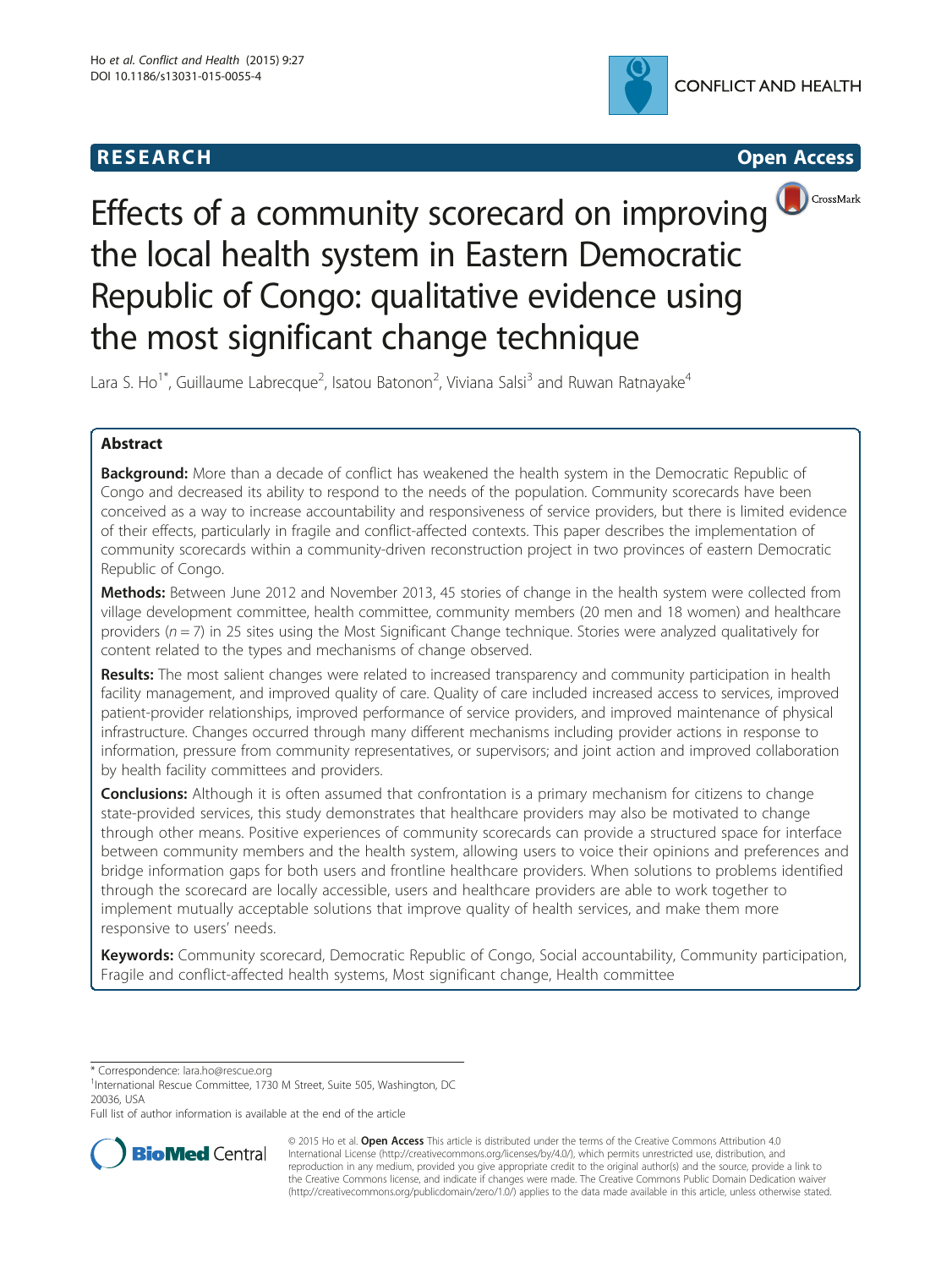# Background

More than a decade of conflict has weakened the already fragile health system in the Democratic Republic of Congo (DRC) and decreased its ability to respond to the needs of the population. In 2013, the DRC ranked last out of 168 countries on the Human Development Index [[1\]](#page-10-0). With 74 % of the population living more than five kilometers from a health center [\[2](#page-10-0)], health services are often inaccessible and essential inputs such as drugs and personnel are often unavailable. Lack of funds, along with poor financial management and corruption, have led to a reliance on high user fees and unofficial payments by users to help cover staff salaries, operational costs, and health zone management. The majority of households have difficulty paying for healthcare [\[3](#page-10-0)]. This translates into low utilization rates [[3\]](#page-10-0).

As in many fragile or conflict-affected states, there is a weak culture of accountability in DRC, characterized by the absence of a social contract between citizens and the state [\[4](#page-10-0), [5\]](#page-10-0). In the health system, there are few mechanisms through which healthcare providers and the Ministry of Public Health (MoPH) can be held accountable, answer questions from users, or be sanctioned. Weak management and absent accountability relationships lead to corruption, lack of motivation, absenteeism, poor planning, and inadequate implementation of health services and policies [[6\]](#page-10-0). There is limited budget transparency, making it difficult for citizens to hold the government accountable for spending [\[7](#page-10-0)]. Communities, and at times service providers themselves, lack information about national health standards, entitlements, and performance, which limits their capacity to monitor service delivery and healthcare providers' performance. There are few structured and non-partisan spaces for users to dialogue with healthcare providers; in addition, mechanisms to address grievances are rare and often seen as ineffective. Health facility committees can serve as a vehicle for user feedback and demands for service improvements [[8\]](#page-10-0), but in the DRC these structures are rarely functional or have often been co-opted by service providers. In this context, efforts to strengthen accountability of healthcare providers to users are seen as important given their potential to increase access and improve service quality [[9\]](#page-10-0).

Since 2007 the International Rescue Committee (IRC) and its partner CARE International, have implemented a large-scale community-driven reconstruction project in eastern DRC, named Tuungane ("Let's Unite" in Kiswahili). The aim of the project is to ensure that community priorities and well-being are sustainably supported by a capable and accountable local governance system. The theory of change postulates that people's needs are best met when public

authorities are capable of providing basic services, when they are responsive to citizens' needs and priorities, and when the general public can engage in decision making and hold them to account. Tuungane is currently implemented in 1,025 communities across four provinces (Katanga, Maniema, North Kivu, and South Kivu) and had reached 2.6 million people by December 2014.

In 2011, Tuungane revised its implementation strategy to ensure greater sustainability through a focus on service delivery and engagement with existing user committees as well as local authorities. As part of this effort, Tuungane introduced the Community Scorecard (CSC) for communities that chose to invest in the education or health sector. Community scorecards were developed to increase accountability and responsiveness to users [[10](#page-10-0)] by providing a space for dialogue between users and service providers, with the goal of improving service delivery. In fragile and conflict-affected contexts where existing levels of trust and accountability may be low, CSC may have the potential to make even greater gains, or alternately may be limited by a lack of confidence and willingness of communities to engage with state institutions [\[11\]](#page-10-0). However, as with many social accountability interventions, there is limited evidence of the impact of CSC on the quality and accessibility of services, and on which factors contribute to their success [[12\]](#page-10-0). Even less is known about the effects of social accountability tools in fragile and conflict-affected contexts. Gaventa and McGee (2013) note that "[a] number of good, specific studies exist, using a range of methods, but there are [currently] not enough of these, across enough settings and methods, to begin to point unequivocally to overall patterns or to draw higher-order conclusions" [[13\]](#page-10-0).

This paper describes the implementation of a community scorecard approach for the health sector in Katanga and South Kivu provinces in eastern DRC and participants' perspectives on how it affected service delivery within the local health system as documented by stories collected using the Most Significant Change (MSC) technique, a form of participatory monitoring and evaluation.

# Methods

#### Setting

Communities included in Tuungane were rural, with populations ranging from 350 to 8,750. Most inhabitants who are not service providers (i.e. teachers or healthcare workers) depend on agriculture for their livelihoods. The majority of health facilities in target communities were health posts, under the supervision of a health center staffed by at least one skilled nurse, as well as auxiliary staff. The remaining structures were health centers staffed which should be staff by multiple skilled staff. Skilled staff in the targeted health structures are likely to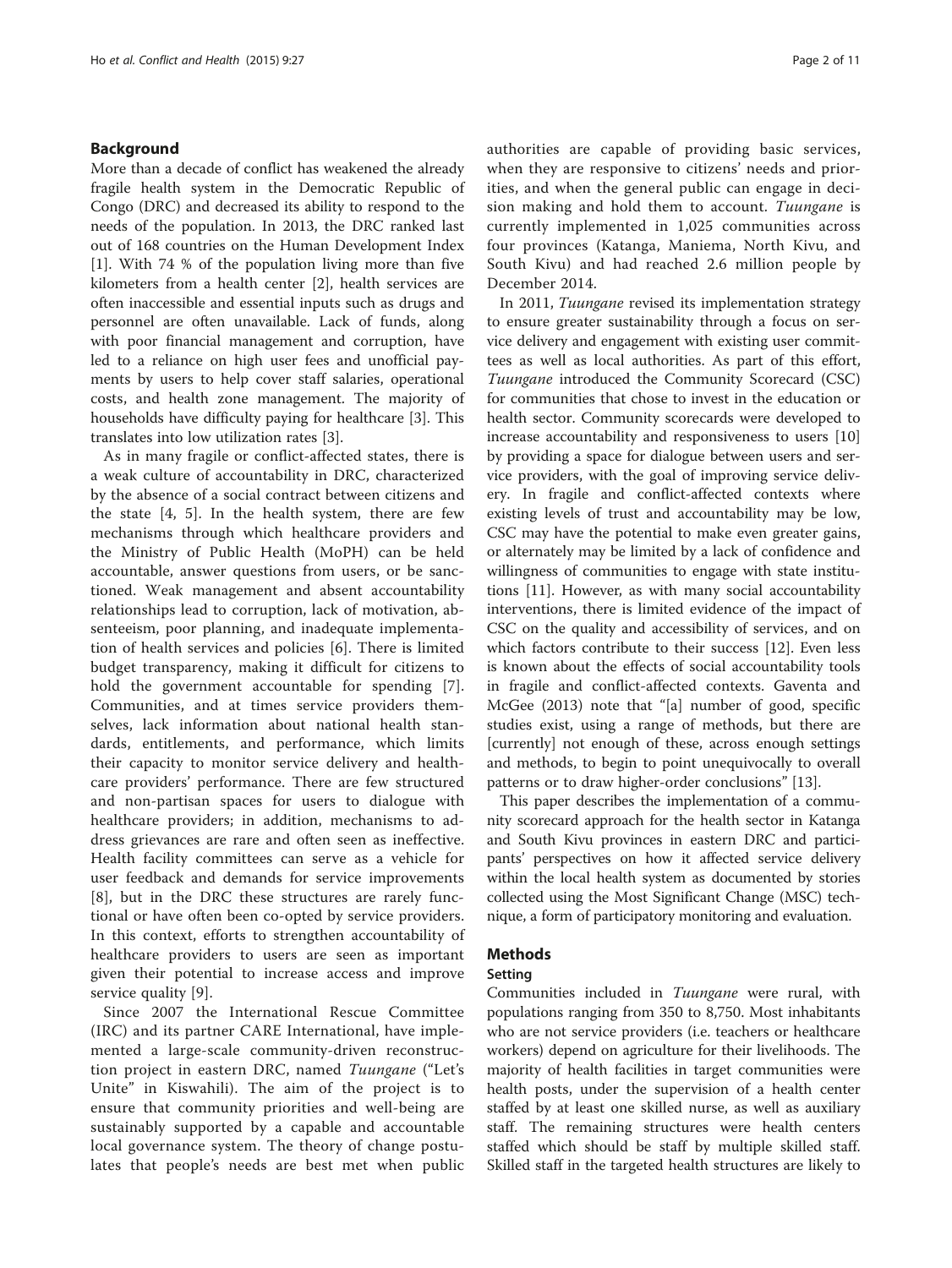come from other parts of the province, but auxiliary staff are most likely to be local staff from the community. Each community involved was made up of one to three villages participating in Tuungane.

A "CSC site" is a health facility and the community engaged in the CSC process targeting that facility  $(1-3)$ villages). The sampled CSC sites were located in South Kivu province (Minova and Kalehe health zones) and Katanga province (Kambove, Kapalowe, and Kilela Balanda health zones). These areas were targeted because they included both conflict-affected and more stable areas; were accessible to project staff and had completed at least the baseline scorecard in the CSC process at the time of the launch of the MSC exercise.

# The Tuungane process

Community members in each of the 1,025 communities were informed that they would receive a 24,000 USD grant for investment in one of five sectors of their choosing: health, education, roads, markets, and water & sanitation. These sectors were pre-selected because of the technical capacities of the implementing organizations to ensure effective support to community project implementation. Tuungane staff facilitated a general assembly to identify a priority sector for investment. At least 20 % of the community attended, and staff ensured women, men, elders, girls, boys, and vulnerable populations were represented. One hundred and fifty-one (15 % or 151/1,025) communities chose to invest their funds in the health sector.

Once the priority sector had been identified, each community elected a Village Development Committee (VDC) to manage implementation of the infrastructure and service improvement project. VDCs are composed of a president, vice-president, secretary, treasurer, and community mobilizer. Women must hold two or three of these five positions to ensure a gender balance. There were five criteria to run for elections: not being a civil servant or a village chief, not being a member of the health facility committee (HFC), being at least 18 years old and being a respected member of the community, and volunteering for the position. The treasurer and secretary also had to be able to read, write, and count. For communities choosing the health sector, the VDC was expanded to include four additional members (2 men and 2 women) chosen by the HFC from among their existing HFC members in order to embed the process in the existing health system structure. In instances where HFCs were defunct or had exceeded their mandate, the health zone authorities were engaged by the project to facilitate new HFC elections. HFCs are mandated by the DRC Ministry of Public Health (MoPH) and their participation in the VDC was considered necessary to ensure the sustainability of projects after the end of Tuungane. It is part of the health zone authorities' responsibility to supervise and support HFCs.

## The Tuungane Community Scorecard (CSC) process

The CSC involved multiple, participatory steps as shown in Fig. [1](#page-3-0). After election of the VDC, VDC members and service providers (head nurse, nurses, and other medical personnel) were trained on the CSC process and data collection (Step 1). The VDC then compared the MoPH standards for health facilities to actual available resources using an input tracking matrix (Step 2). Next, the community generated their performance scorecard, which involved a minimum of 60 community members as well as the VDC and HFC members, and the village leaders. The community participants were a convenience sample of those interested in the process and/or mobilized ahead of time by the Village Chief and the VDC. They were organized into three focus groups (divided into women, men, and the elderly), and at least one third of the community members participating were required to be women. Each focus group generated their own indicators and scores for service delivery performance (for example, cleanliness of the facility, feeling welcomed by providers, or state of infrastructure). In addition, participants provided scores for four standard indicators: access to services, quality of services, engagement of the HFC in financial management, and equal treatment (Step 3). Service providers also developed their own performance indicators and responded to the communitygenerated indicators and also the four standard indicators (Step 4). Next, there was an interface meeting between the VDC, village leaders, HFC members, services providers, and at least two representatives of each focus group to identify priority issues emerging from the two scorecards, as well as the input tracking matrix (Step 5). The resulting joint service improvement plan (JSIP) included priority actions, such as advocacy towards the health zone for increased personnel or construction of a birthing room (step 6). The JSIP was validated by a general assembly of 60 to 100 community members and later endorsed by line ministry and local government authorities prior to implementation (Step 7). The VDC was responsible for overseeing the implementation of the JSIP using Tuungane and community resources (community members' time and labor and at times materials such as bricks produced by the community). Approximately six months later (corresponding with 50 % completion of the infrastructure project), the first CSC review was conducted (Step 8), followed by a second review at the end of the Tuungane project cycle (usually 6–9 months after the first CSC review – Step 9) to gauge progress on the implementation of the JSIP. A few weeks after the second review of the scorecard, VDC representatives from multiple communities presented their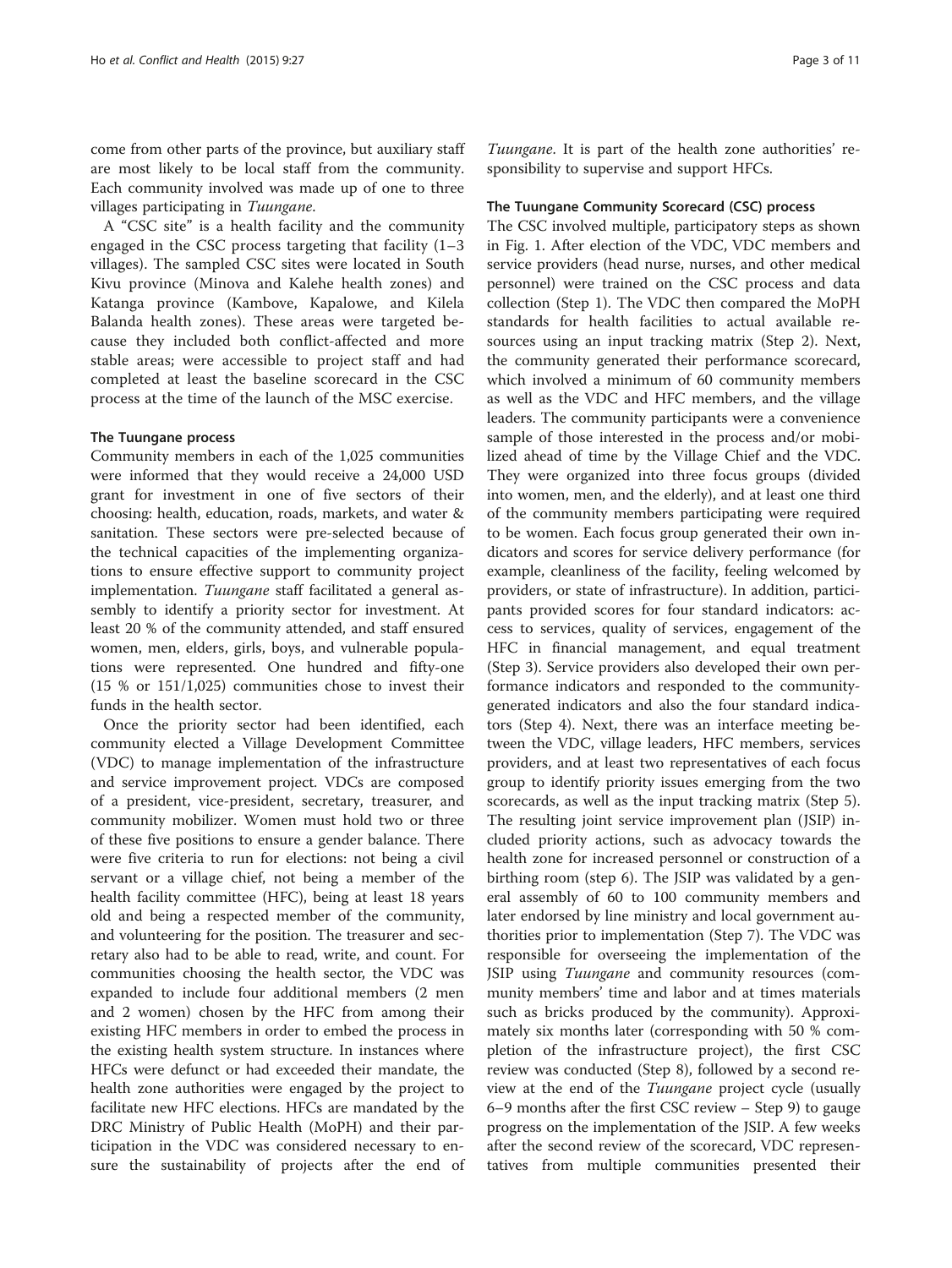<span id="page-3-0"></span>

respective JSIPs to local line ministries and officials to share progress and secure ongoing support beyond the duration of the Tuungane project (Step 10). Tuungane staff facilitated the process through the first review in close collaboration with VDC members who took the lead for the second review of the CSC and the meetings with local authorities.

# Most significant change technique

The Most Significant Change (MSC) technique is "a participatory process [that] involves the collection of stories on the most significant change at the field level, and the systematic selection of these stories by panels of designated stakeholders or staff [[14](#page-10-0)]." This method was chosen for program monitoring because of its participatory approach which aligned well with the communitydriven focus of the project and to help identify the nature of changes that resulted from the CSC, as perceived by those directly involved in the scorecard process. The MSC technique was selected because of its potential to benefit from the wealth of knowledge and experience acquired by Tuungane staff during the implementation of the project in the field, in a systematic way. For this purpose, the staff were requested to contact beneficiaries who they felt had been highly engaged in the process and would be able to reflect on it, from communities that experienced "significant" changes following the CSC process, instead of collecting feedback from beneficiaries chosen at random. The technique therefore brought to light the most significant changes resulted from the CSC process, identified by staff members and told through the voice of beneficiaries. While not necessarily representative of the CSC implementation as a whole, these contributions allowed for a better understanding of the CSC's pathways of change in the cases significant changes actually materialized.

A total of 125 stories from 79 CSC sites were collected in two rounds for the project; of those, 45 stories were collected from community members and healthcare providers in 25 out of a total of 151 sites that chose the health sector. A group of Tuungane field staff (14 of 17 of whom were male) were trained to collect stories using a structured questionnaire that asked what were the most significant changes in service delivery observed by the respondent since the start of the project, and included standard follow up probes, including whether there were any negative effects of the change. Staff were explicitly told to focus on "significant"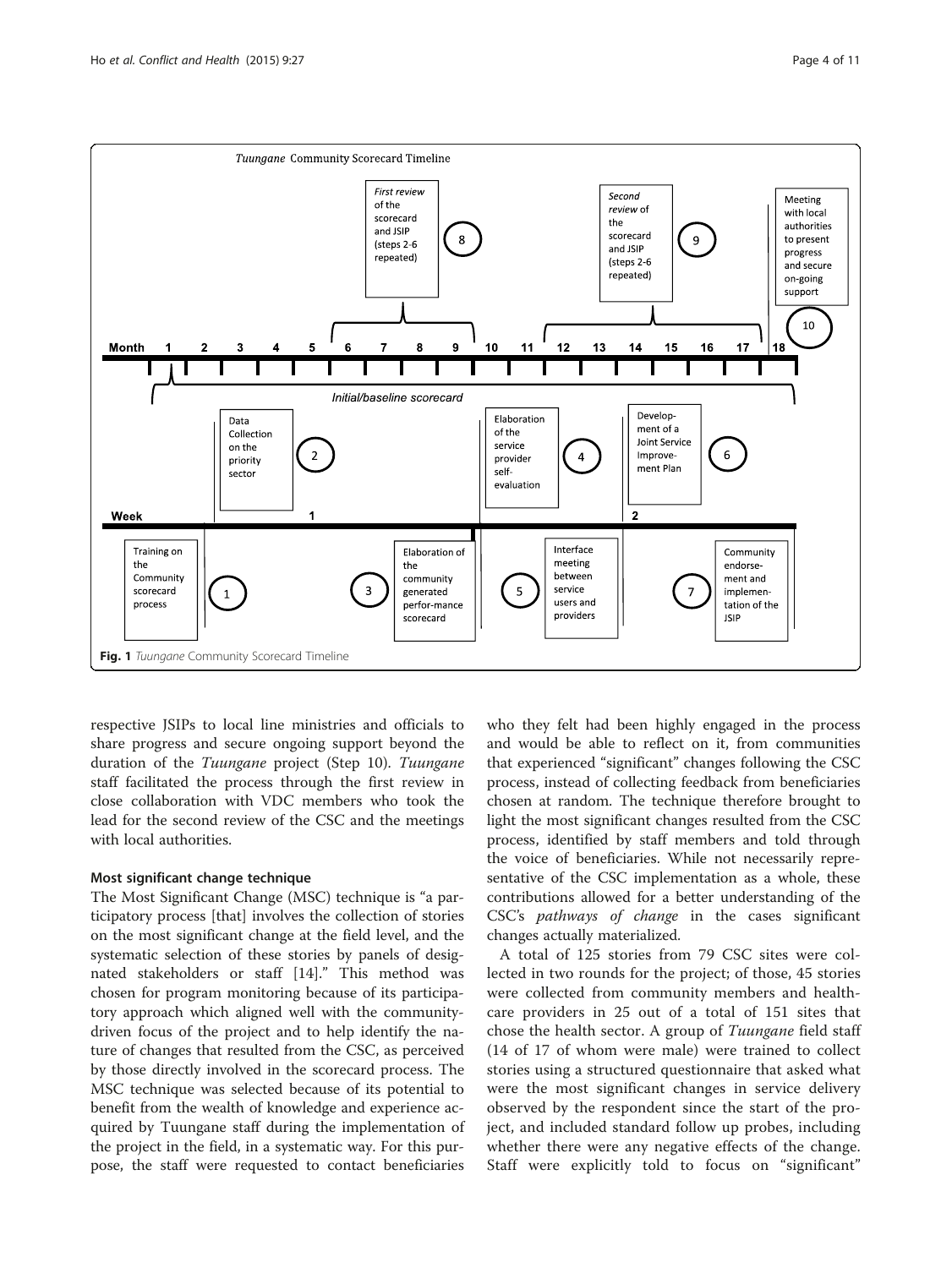changes, not "successful" changes. The sampling of the participants by the Tuungane field staff was purposeful to ensure inclusion of men and women, healthcare providers, community leaders, VDC and HFC members, as well as other health service users. However, VDC and HFC members were oversampled because of their level of engagement with the project and their ability to speak to how and why changes happened in addition to having witnessed them. Similarly, while the wording of the question did not specifically ask about positive changes, project staff generally selected respondents who they knew had participated actively in the scorecard process and could report changes taking place in their community. Although there was a broader participatory process conducted with project staff to examine the MSC stories and use this to inform program monitoring and implementation, this paper focuses on a separate content analysis conducted on the stories. All stories collected were used in the content analysis.

# Data collection and analysis

There were two rounds of data collection in June-September 2012 and May-August 2013. IRC staff were trained in the MSC methodology and conducted the data collection. Thirteen stories were collected in the first round, and 32 in the second. During the first round respondents were asked to describe the most significant change they had observed since the baseline scorecard, and this sometimes resulted in several changes being mentioned in a single story. In the second round, the interview guide was modified to focus on a single change and probe further into how the change came about. The interview guide was written in French and translated into Kiswahili. Interviews were conducted in Kiswahili and Kihavu. Notes were recorded in French or Kiswahili, and the final write-ups and analysis were conducted in French.

Two of the authors conducted thematic analysis of story transcripts from the education and health sectors for project purposes, using Saturate [[15\]](#page-10-0) to code for types of change. Three authors conducted additional analysis focused on the health stories by regrouping codes and stories, and comparing results. The original coding framework was not pre-determined, but was developed using an emergent, iterative approach. These codes were categorized in the subsequent analysis according to domains of health service quality and building blocks of the health system.

Interview respondents were asked if they consented to participate, to the publication of their story, and to have their real name used. All stories were collected as part of routine program monitoring and evaluation. Upon deciding to publish the results, the IRC applied for and received post-hoc ethical review approval from

the Catholic University of Bukavu. There was minimal risk to respondents as the material discussed in interviews was not sensitive or personal in nature.

# Results

A total of 45 stories of change were collected in the health sector: 20 from ten CSC sites in South Kivu, and 25 from 15 CSC sites in Katanga. Up to five stories were collected from each CSC site. The profiles of the respondents are presented in Table 1.

## Types of changes

Although not all respondents from the same CSC site cited the same change, most identified similar types of changes. Increases in community participation in the management of the health facility, in particular through greater engagement of health facility committees, and increases in quality of care were recurrent themes. There were several dimensions of quality of care highlighted by these changes, including increased access, improved patient-provider relationships, improved technical performance, and improved maintenance of infrastructure.

# Increased participation of health facility committees in promoting transparency and improved management

Increased transparency and participation was the most frequently mentioned change. A common theme was the positive shift in the involvement of the HFC in the management of health services or re-activation of dormant HFC. For healthcare providers, changes in the management of their facilities, particularly increased cooperation with the HFC and community, dominated the responses. One healthcare provider described it this way:

Since the creation of the health center, the [HFC] existed in name only. The members knew nothing about their roles. They were even afraid of approaching the head nurse to share complaints from the community, or even to ask about the status of the medical supplies. Worse, no one had the courage to

| Table 1 MSC story respondents |  |  |
|-------------------------------|--|--|
|-------------------------------|--|--|

|                                         | Male<br>(% among<br>males) | Female<br>(% among<br>females) | Total<br>(% of<br>all respondents) |
|-----------------------------------------|----------------------------|--------------------------------|------------------------------------|
| Healthcare provider                     | 6(23)                      | 1(5)                           | 7(16)                              |
| Traditional chief                       | 3(12)                      | 0(0)                           | 3(7)                               |
| Village development<br>committee member | 8(31)                      | 6(32)                          | 14(31)                             |
| Health user<br>committee member         | 6(23)                      | 8(42)                          | 14(31)                             |
| Other health service user               | 3(12)                      | 4(21)                          | 7(16)                              |
| <b>TOTAL</b>                            | 26 (100)                   | 19 (100)                       | 45 (100)                           |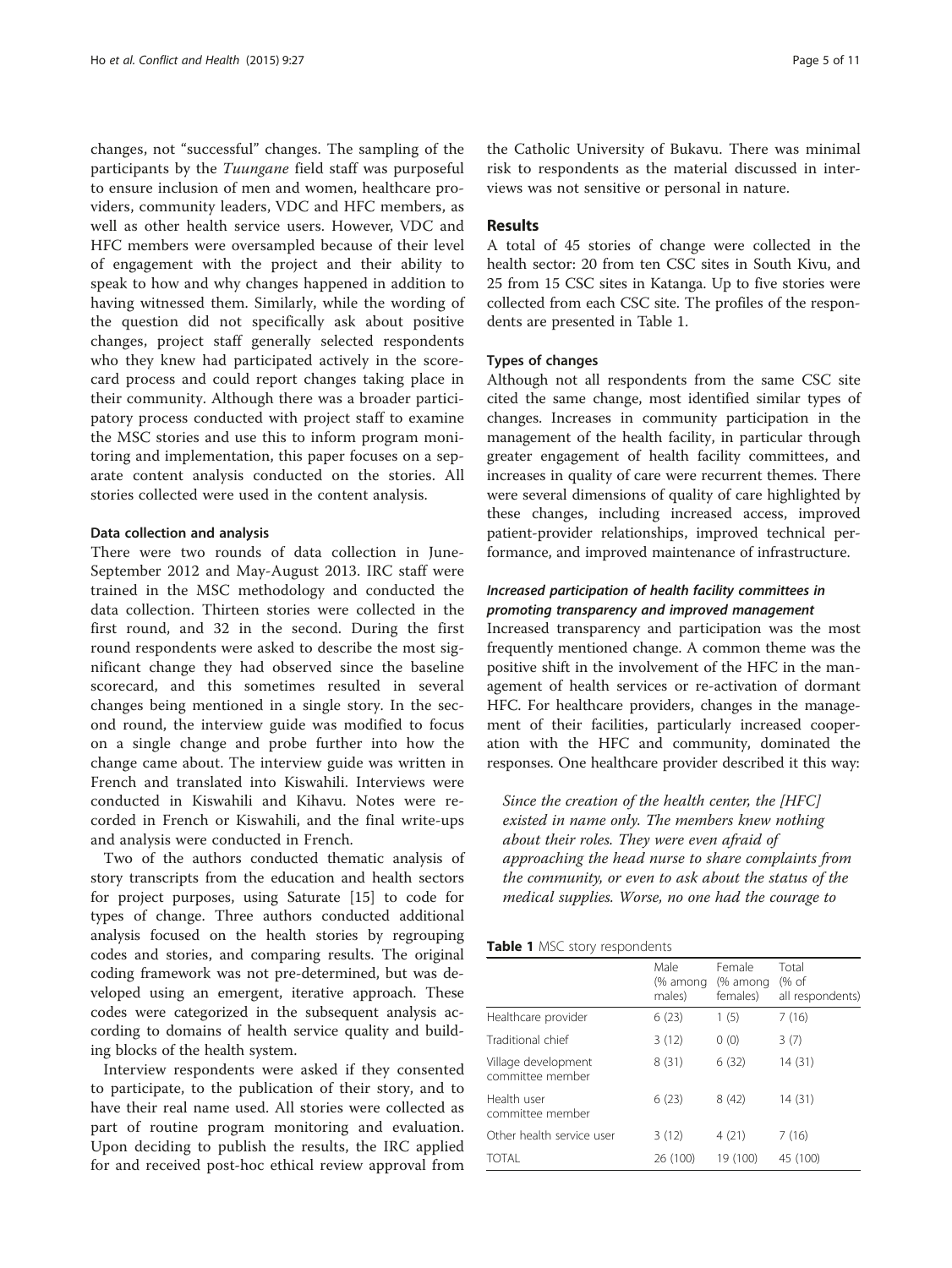ask how the center operated. So everything was done without the knowledge of the [HFC], and it was the private domain of the head nurse and his nurses. For the head nurse, the data collected on the sector raised his awareness of the lack of involvement of the [HFC] in the management of the health center. For the president and other members of the [HFC], they realized through the community scorecard process that they were not very active, even during the interface meeting. That is why the president [of the HFC] organized a meeting to be coached and take on more leadership. Since then, [HFC] members play their roles easily, they work closely with the health staff, they are also available to respond to complaints from the community and to raise these at the health center. – Healthcare Provider, Katanga

# Improved maintenance of physical infrastructure

One of the responsibilities of the HFC is to mobilize the community to help maintain the health facility and its compound, but in many communities this does not happen. Following the CSC process, some respondents reported greater involvement of the HFC in health facility maintenance, as illustrated below:

I now notice that there's a new energy in our community. The [HFC] is present to oversee the cleanliness of our health post and now participates in its management without difficulty. The community is mobilized to work together and is more united that it was two years ago. – VDC member, Katanga

# Improved performance

Users had previously been discouraged by the unavailability of drugs and healthcare providers, and instead went to traditional healers or private drug sellers. After the CSC process, some healthcare providers solicited and received support from health zone management teams, other NGOs, and the HFC to address these issues. One health provider described the following changes:

Now, there is the accounting that we do at the end of each day together with [the HFC]. We plan together and assess our current needs. This new management system has the advantage that we no longer have stockout of drugs and equipment. We have also managed to put in place a rotation system that allows healthcare providers to alternate night and day shifts for service provision, which partially solved the problem of motivation [of healthcare providers who used to feel overworked]… the population has also regained its confidence in modern [medicine] gradually abandoning [shamanistic healers], this was

a result of sensitization conducted by the [HFC]. – Healthcare Provider, Katanga

# Improved rapport and fairness

Community members reported that healthcare providers were more willing to listen and more respectful in their dealings with users. This increased communication helped create a more welcoming atmosphere at the health facilities. Women often focused on improvements in quality of care, particularly the attitude and behavior of providers, as the most significant change. One HFC member reported these changes after the baseline scorecard:

…[we see] a warm welcome is reserved for patients by providers. Indeed, the reception given to patients influences healing, we see that now providers demonstrate consideration for, esteem…for their patients… [we see] fair treatment of the sick, that is to say that before Tuungane came, most often in the waiting lines some people were privileged to jump the line for consultations given their influence in society (local authorities, merchants…) and relationships with the nurses (friends, husbands, wives, people close to them…). The most significant change is the warm welcome reserved to patients by nurses, something that has not only strengthened cooperation, the consideration of, and esteem for, but also the healing of the sick. Finally, a good building, equipment, without… a welcoming staff in the facility it leads to nothing because if the impression of the welcome is negative, the rest is irrelevant. – VDC and HFC member, South Kivu

# Improved financial access to services

There was increased access to services reported in many communities, primarily because of changes in user fee policies or a reduction in bribes requested from users. This change was mostly one identified by male respondents. In some cases, HFC members and frontline service providers advocated for increased oversight from the health zone management team to encourage the regular payment of salaries for service providers and to dissuade health providers from demanding bribes. Most respondents stated that decreases in user fees or informal payments resulted in increased utilization such that providers did not suffer from decreased income. One HFC member described the situation in his village:

The situation of our health center before was really catastrophic mainly because there was a very high user fee for receiving health care services. This was due to the fact that the management of the health center was done exclusively by the head nurse. He, with his staff, did what they wanted. This is what has been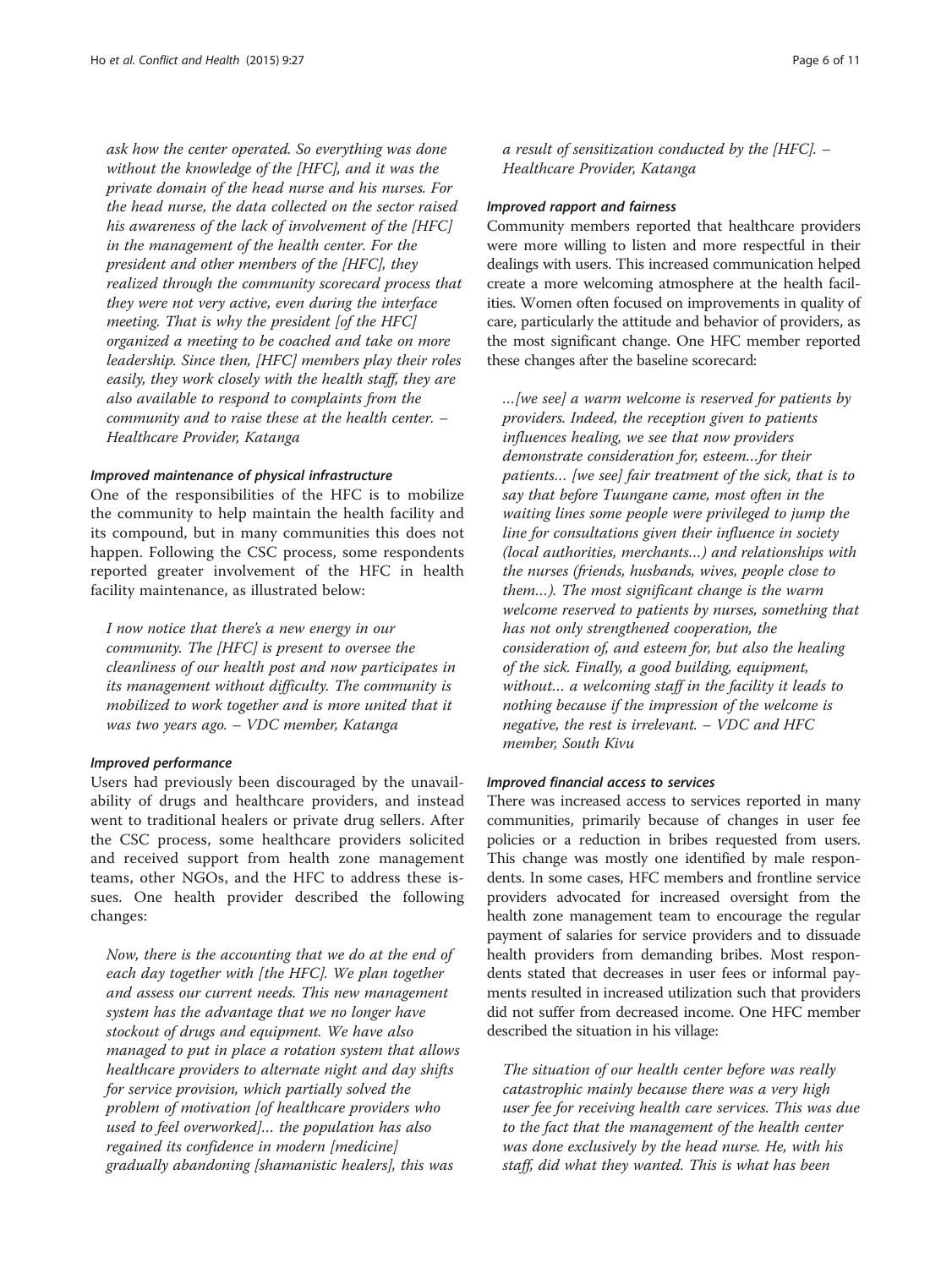done to resolve this situation: we, members of the [HFC], with the VDC members, have organized a meeting with the frontline service providers to discuss a reduction in the health care cost. The head nurse told us that it is very difficult to reduce user fees, and yet most nurses are not registered by the State. Our resolution to this meeting was to send a correspondence to the health zone. The letter was signed by the president of the VDC and [HFC], as well as the head nurse and the local authority [Village Chief]. In the letter, all the difficulties of the health center which could be addressed by the health zone were presented, among others the construction of a nutrition [hangar], the lack of registration of nurses by the State, and the lack of medical supplies. After the change, user fees were significantly reduced to approximately 0.5 USD for a child, and approximately 1 USD for an adult. –HFC member, South Kivu

# Mechanisms of change

Most stories report a change in the relationship between the HFC and healthcare providers. They offer examples of committee members acting collectively to improve service delivery, applying pressure on their healthcare providers, and advocating to health zone level management and external actors. Figure  $2<sup>1</sup>$  represents several, non-mutually exclusive mechanisms of change observed in the stories. There may have been multiple changes and pathways in each village, and there may be other mechanisms that have not yet been documented. Examples of more prominent mechanisms are described below.

# Healthcare provider response to information and pressure

Some stories indicate that healthcare providers changed their behavior in response to social or hierarchical pressure, economic interests, concern for the community's well-being, or a combination of these. For example, one VDC and HFC member reported during the course of the CSC that the head nurse became aware that some health facility staff were not respecting posted user fees, and were asking for bribes or additional payments. The head nurse felt that this would discourage users from coming to the facility. He organized a meeting with his

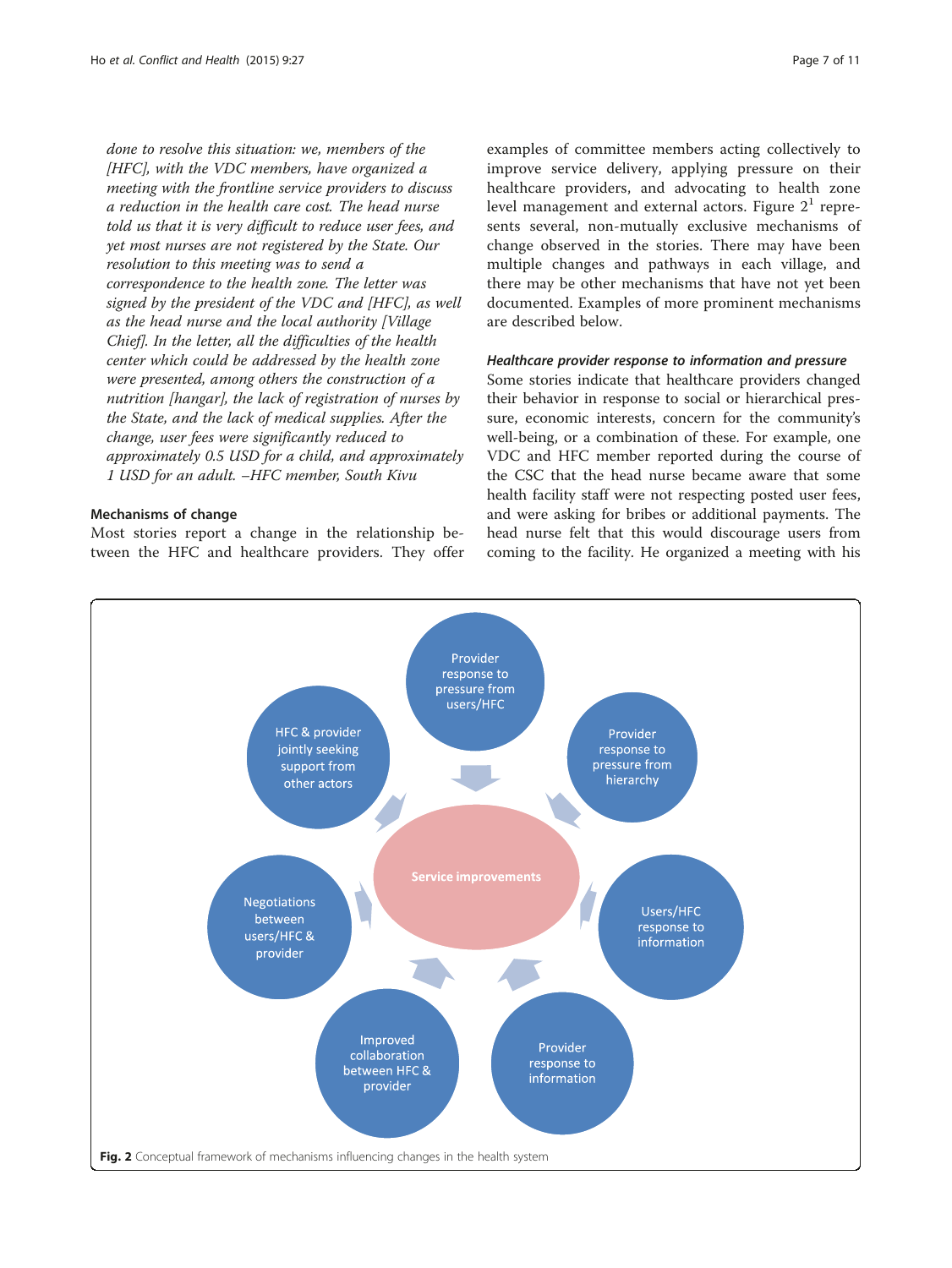staff and community members to demand that his staff respect payment procedures while asking the HFC members to encourage users to frequent the facility. Because the community was informed of this initiative, they reported any staff who asked for bribes. In another village the VDC, the HFC and the village chief were able to convince the nurse at their health post to return drugs that he had stolen.

# Improved collaboration between HFC and healthcare providers

Many HFC and healthcare providers became better informed of their roles and responsibilities. Empowered HFC were able to work with healthcare providers who were willing to make changes. In one village a health user reported that the HFC started meeting monthly with the healthcare providers to troubleshoot problems, including user complaints and management of drug stocks, and information from these meetings was shared with the population. The improved relationship between HFC and healthcare providers led to a decrease in user fees in another village, which helped increase utilization of services.

# Users and healthcare providers jointly seeking support from other actors

As described above, some committees and providers sought support from the health zone level for fee reduction. Other examples of collaborative efforts include committees who sought assistance from non-governmental organizations to improve services or asked the health zone management team for training for healthcare providers.

# Discussion and limitations

Fragile and conflict affected states do not provide a context conducive to civic engagement [[11\]](#page-10-0). The findings demonstrate pathways through which the CSC process can improve accountability and influence the quality of health services in one such setting. This includes increased participation of health facility committees in promoting transparency and good management, improvements in physical infrastructure, improved performance of providers, better rapport between providers and patients, and increased financial access to services. Several of these changes are interrelated, for instance, improved infrastructure may make providers happier about working, which inclines them to be kinder to patients, and more willing to negotiate user fees. The increased participation of HFC may also contribute to improved conditions for providers and improve their attitudes toward community members. All of these factors may improve access to and equity of services. Although there is limited literature on the effectiveness of CSC specifically, the finding of improved access is consistent with literature on community participation in health and HFCs [[8\]](#page-10-0). While the data presented here do not objectively measure outcomes such as increases in utilization or decreases in drug stock-outs, they show how community participation in health can produce improvements through facilitating flows of information, increasing collaboration, and supporting user demands regarding their entitlements.

# Effects of improved access to information

In CSC interventions in India and Madagascar, a change in the providers' responsiveness to users was a result of improved channels of communication and mutual understanding [\[12\]](#page-10-0). In Uganda, Nyqvist, et al. (2014) also found that a participatory intervention that included both participation and information on staff behavior had short and long-term effects, while interventions that did not include information on staff behavior had no impact on quality [[16](#page-10-0)]. The Tuungane CSC process provides information on MoPH standards and entitlements, as well as wider community perceptions of service delivery performance in a way that is unprecedented in most of the targeted communities. By introducing a discussion on broader service delivery issues than they might otherwise have considered, the CSC allowed service users and providers alike to gain access to information that they otherwise would not have had and to consider and act on critical service delivery issues such as staffing, user fees and patient-provider relationships, in addition to the common focus of infrastructure. Sharing information on services publicly may have compelled individuals with responsibility in the community to act.

# Joint problem solving

In a fragile state where line ministries may lack the capacity or will to provide adequate oversight to peripheral parts of the health system, the impact of the CSC on governance is particularly important. Both service providers and HFCs embraced their mandated roles and responsibilities in a process where the VDC members represented the broader community, and where all participants were informed of MoPH standards. Committee members were able to monitor adherence, and seek redress from higher levels. In the DRC, health zone management teams receive no direct financial support from the MoPH, other than their salaries, and these are low and irregular, if paid at all. Lacking resources to pay for fuel if they even have a vehicle or motorcycle to conduct supervisions, they may rarely visit peripheral health facilities. Through the CSC, communities have demonstrated how they can empower HFCs to monitor and take action to improve health facility performance whether or not they receive reinforcement from the health zone management team, at least for those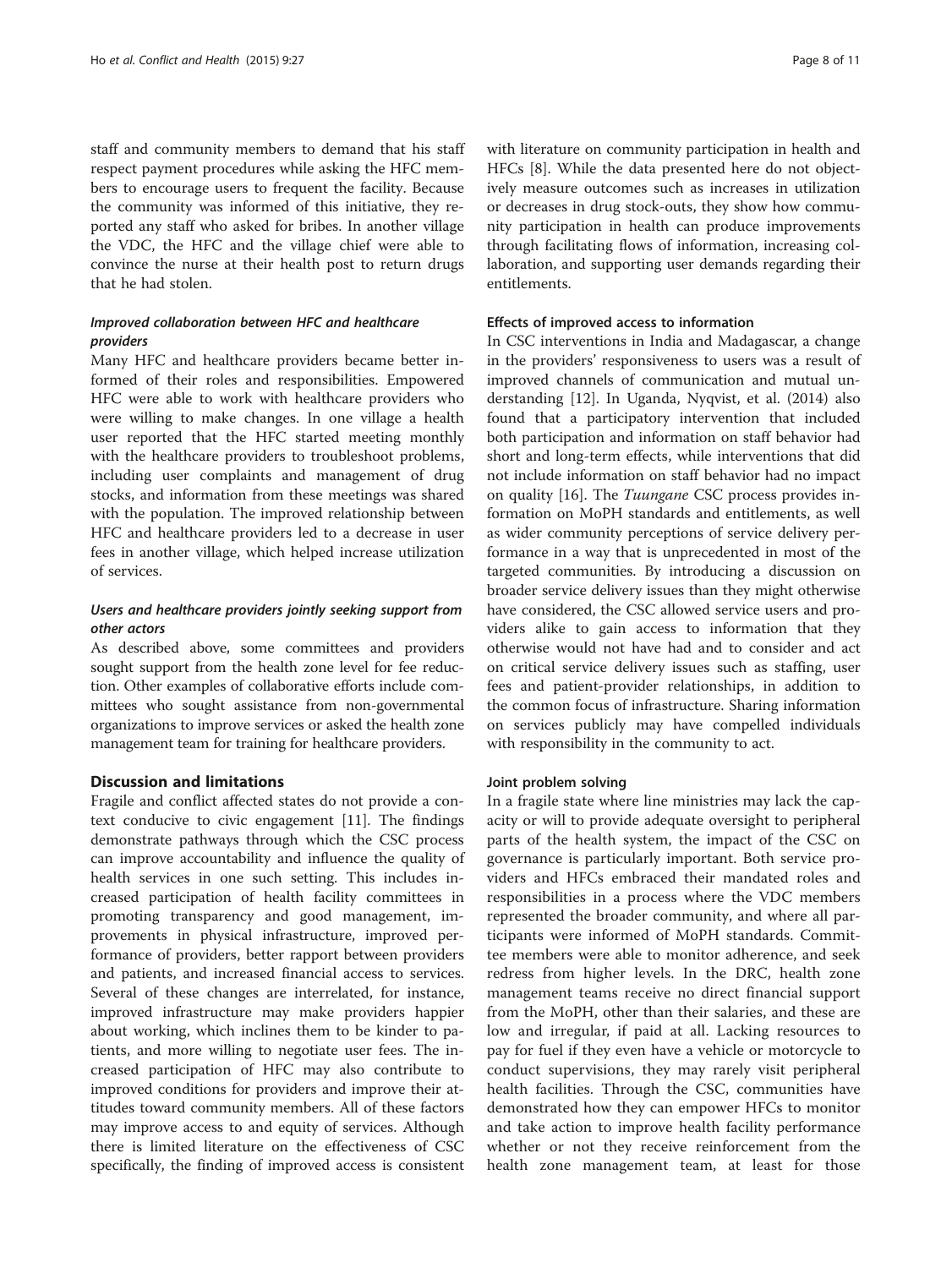problems that can be solved at the very local level, similar to findings from Bjorkman and Svensson in Uganda [[17\]](#page-10-0). It is important to note how the context in which this project took place may have affected the results [[18](#page-10-0)]. Although the DRC has not devolved management of health services officially, the weak presence of the state in remote areas may have made it easier for these local changes to happen.

# Perspectives and participation of different stakeholders

Given the lack of community engagement in the management of health facilities prior to the project, it is not surprising that for providers the increased participation of community members in health facility management was the most notable change. That more women highlighted the changes in quality of care including the attitudes and behaviors of providers, is also not surprising given that women frequent health facilities and use services more often than men, especially to accompany their children. The economic considerations of access may have been more noticeable a change for men because in this context they tend to dominate household decision-making around economic resources. Nevertheless, women and men's responses might have been two reactions to the same phenomenon of nurses abusing their power. However, women would rather highlight that the nurses' "unwelcoming behavior" resulted in them (or their children) not having access to services; men on the other hand might have shown more sensitivity to issues related to power dynamics within the village, and illicit gains. We did not observe any variation in response by membership in HFC or VDC. The Health Service Delivery Community of Practice [\[19](#page-10-0)] recently put forward 12 recommendations for renewing the health district in Africa in order to advance universal health coverage [[20](#page-10-0)]. These included a greater role for individuals, households, and communities as "co-producers of their own health" through empowerment, freedom, and citizen voice; and a more flexible, open approach to the district health system to allow for localized responses to the population's needs. Through the CSC process, communities adapted policies to their context and negotiated local solutions to improve their health services. More than one community was able to increase access to services by negotiating changes in the health facility user fee policy. Although there is clear evidence of the potential positive effects of fee exemptions on health outcomes, top-down policies implemented without careful planning and engagement of stakeholders have encountered many challenges such as confusion or lack of information among the population regarding overlapping policies and inadequate measures to overcome equity issues [[21\]](#page-10-0). Where user fees were modified in Tuungane, the process was negotiated between the parties most directly affected by the change - community members and providers - which is more likely to lead to a mutually acceptable result.

The literature suggests that the selection and composition of HFCs can have an influence on their impact, with lack of transparency being a potential challenge [[22\]](#page-10-0). Although the HFCs were not systematically reelected under Tuungane to ensure that they represented the community, the participation of the freely elected VDC and wider community in the process ensured a certain level of transparency and oversight in the implementation of the JSIP.

#### Role of the community grant

While the CSC directly affected power imbalances between users and healthcare providers through information sharing, as part of the Tuungane program the community also received a grant of 24,000 USD for implementation of the service improvement plan. This plan was managed by the VDC which included members of the HFC, giving them control and oversight over an enormous financial resource that was also valued by providers. In order to access this resource, healthcare providers needed to work with the VDC, and this may have been a motivation for them to improve relationships with VDCs as working conditions are important to providers and the grants were generally used to improve this However, given the broad range of changes elicited through the project, particularly in terms of the relationships between users, health workers and HFCs, it is reasonable to suggest that some of these changes would continue to manifest themselves beyond the life of the project and the community grant. Particularly in terms of information gained by users about their entitlements- although the sums would not be as large as the grant, because of the cost recovery system and lack of salary paid by the state, users still have leverage over providers' income if they perceive a drop in quality of services.

## Assumptions about state-society relations at local level

The types of collaboration illustrated through the MSC stories has brought to light an observation that was not explicit in the original theory of change, that often the disconnect at the local level was not between community members and providers, but between them collectively and higher level authorities. That is, the conceptual divide between citizen and state was not necessarily so useful when examining community members and local healthcare providers. Local healthcare providers live in these communities and may have social incentives to get along with community members, and in most cases they were not even on the state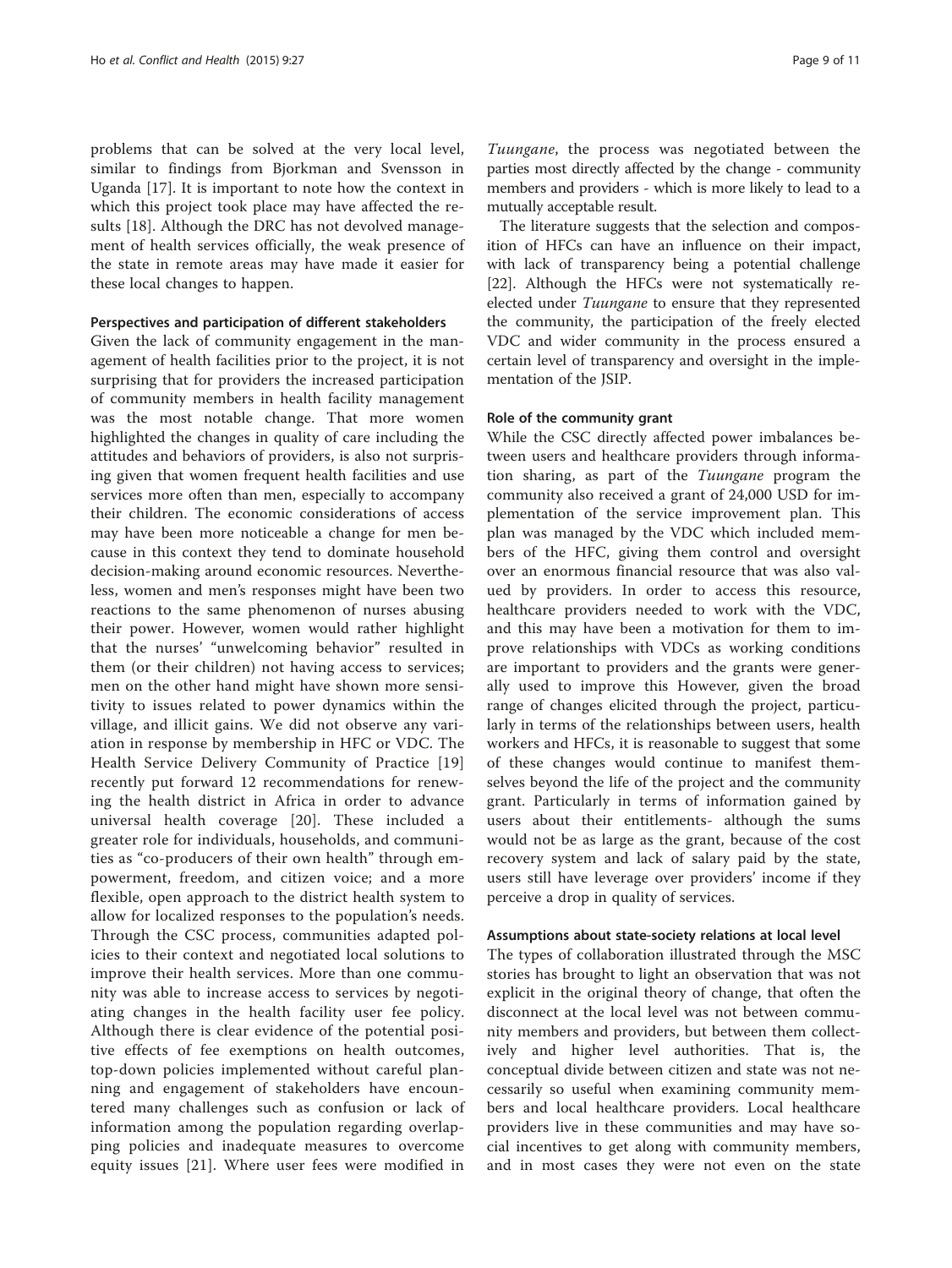payroll, as is the case across much of the DRC. In some cases when providers and communities came together, they were more confident and more capable of demanding entitlements or support from zonal health authorities. As is highlighted in the conceptual framework of mechanisms influencing changes in the health system, healthcare providers are not always motivated by self-interest and change does not always come about through confrontation with users. While the power differential between health workers and users cannot be underestimated, it is also true that the status quo is often maintained, not necessarily by a desire on the part of health workers to hold on to privileges and exploit users, but often just by poor information flows and a lack of understanding of shared needs and priorities. In addition, the CSC process demonstrated that top-down health system accountability was not the only mechanism for improvement of services, and that changes could happen at the local level through information sharing, without higher level state intervention or punitive measures. In line with the original theory of change though, responsiveness of providers was key to many of the mechanisms and types of changes observed.

# Limitations

There are some limitations to the data presented. HFC members were the source for 31 % of the stories (14 out of 45), which may have biased the types of changes reported or the roles they played in these changes. Only 16 % (7 of 45) stories were from users who were not a VDC or HFC member or community leader. At the same time, the objective of the collection of MSC was to explore what kinds of changes can result from the CSC process and what the mechanisms of change were. As the average service user did not participate in all steps of the CSC process, they would not have as much insight into the mechanisms of change, particularly around the changes in governance of health facilities. VDC and HFC members were better placed to understand the process through which the intervention stimulated change and comment on how changes occurred. In addition, the stories of change were conceived as part of routine project monitoring and were not originally intended for research.

The scope of this paper focuses on the content of the stories and not the entire MSC process and its influence on program implementation. There are strengths and weaknesses to using this methodology for collection of qualitative data. Decisions about participants were made by field staff with the intention of identifying "significant" changes, and respondents were also asked about any negative effects of the changes. This is very useful for explaining how changes unfolded when the program worked as intended, but does not explain failures of the CSC to stimulate desired outcomes. As such we can expect that many participants would solely focus on successful stories. As the purpose of the process was to explore mechanisms of change, the selection of respondents necessarily focused on communities that had experienced change, rather than communities that did not observe changes. Also, stories were collected by IRC staff, which may also have influenced the responses if respondents felt that this could affect continued support from the IRC.

Finally, the perspectives of Tuungane staff on accountability have changed over the lifetime of the project. Observations of how change is taking place suggest that a collaborative approach to accountability is just as likely as a confrontational approach in the local DRC context. Our initial assumption, and the one that is often put forward when discussing accountability, is of users needing to reign in the formal power of corrupt or inept health workers. However, program staff saw more examples of what Booth (2012) describes as collective action problems<sup>2</sup> on the supply and demand sides that need to be overcome [[23\]](#page-10-0). Accountability therefore becomes about efforts among users and health workers and between them to collectively solve problems that plague local health services.

# **Conclusions**

This study focused on examining changes perceived as significant by the staff and the beneficiaries involved in data collection, and showed some of the mechanisms by which CSC can improve the functioning of local health systems in fragile and conflict-affected settings by providing information to users and providers and encouraging them to engage in making health services more responsive to their needs. It brings into question whether frontline healthcare providers are part of the state or society, depending on the context and perspective of the observer, and how this influences how they act and respond to users. In the setting of the DRC where the central government has limited influence on many aspects of what happens in the periphery, the divisions between frontline healthcare providers and community members can be bridged by facilitating space for interface, exchange, and collaboration. Further studies should include both qualitative and quantitative data to understand the objective effects of CSC, the mechanisms by which they work in each context, and whether changes are sustained over time. Also, given the limited evidence on social accountability tools such as CSC, program implementers should carefully design their monitoring and evaluation systems to ensure data is collected for the purpose of future